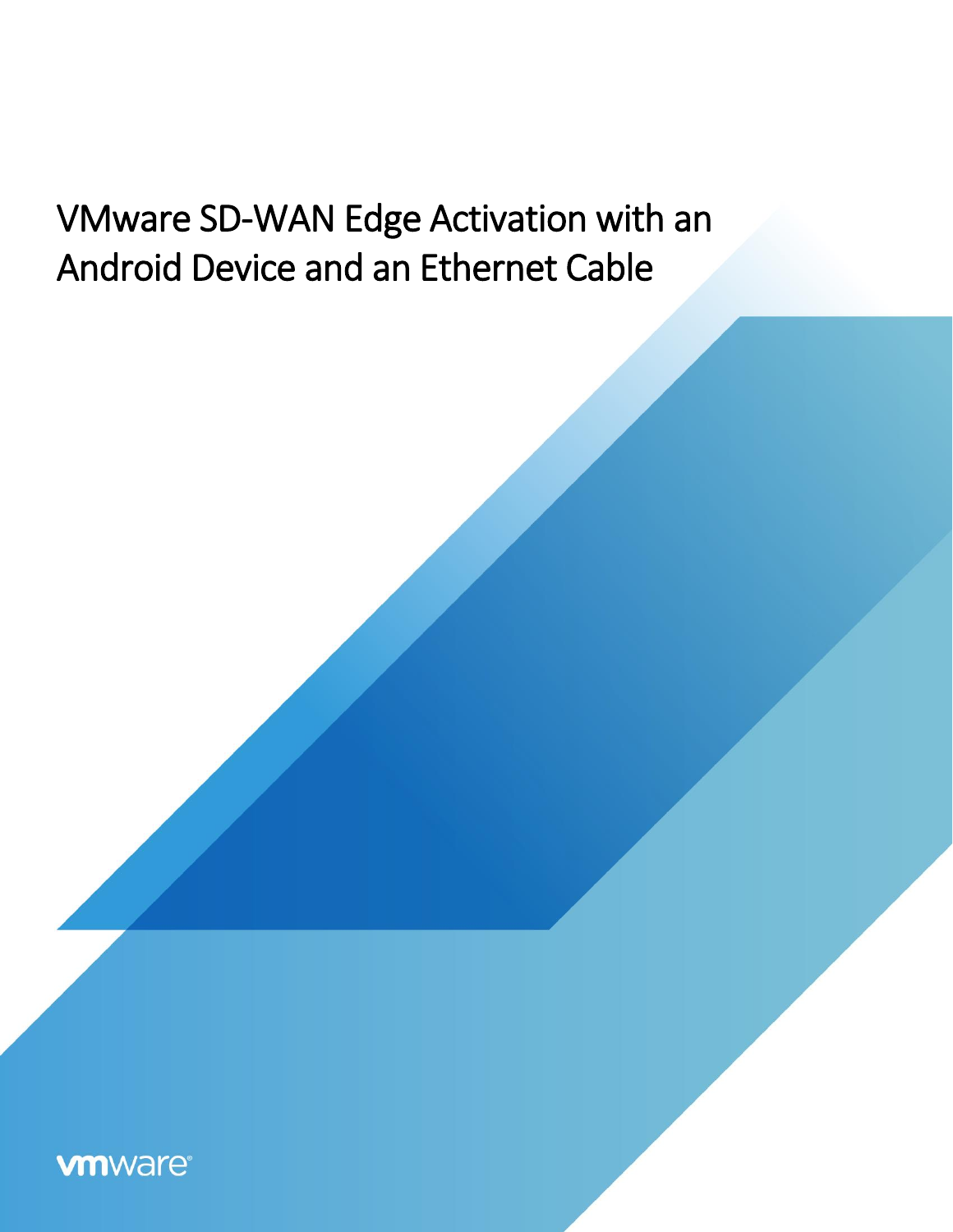## **Contents**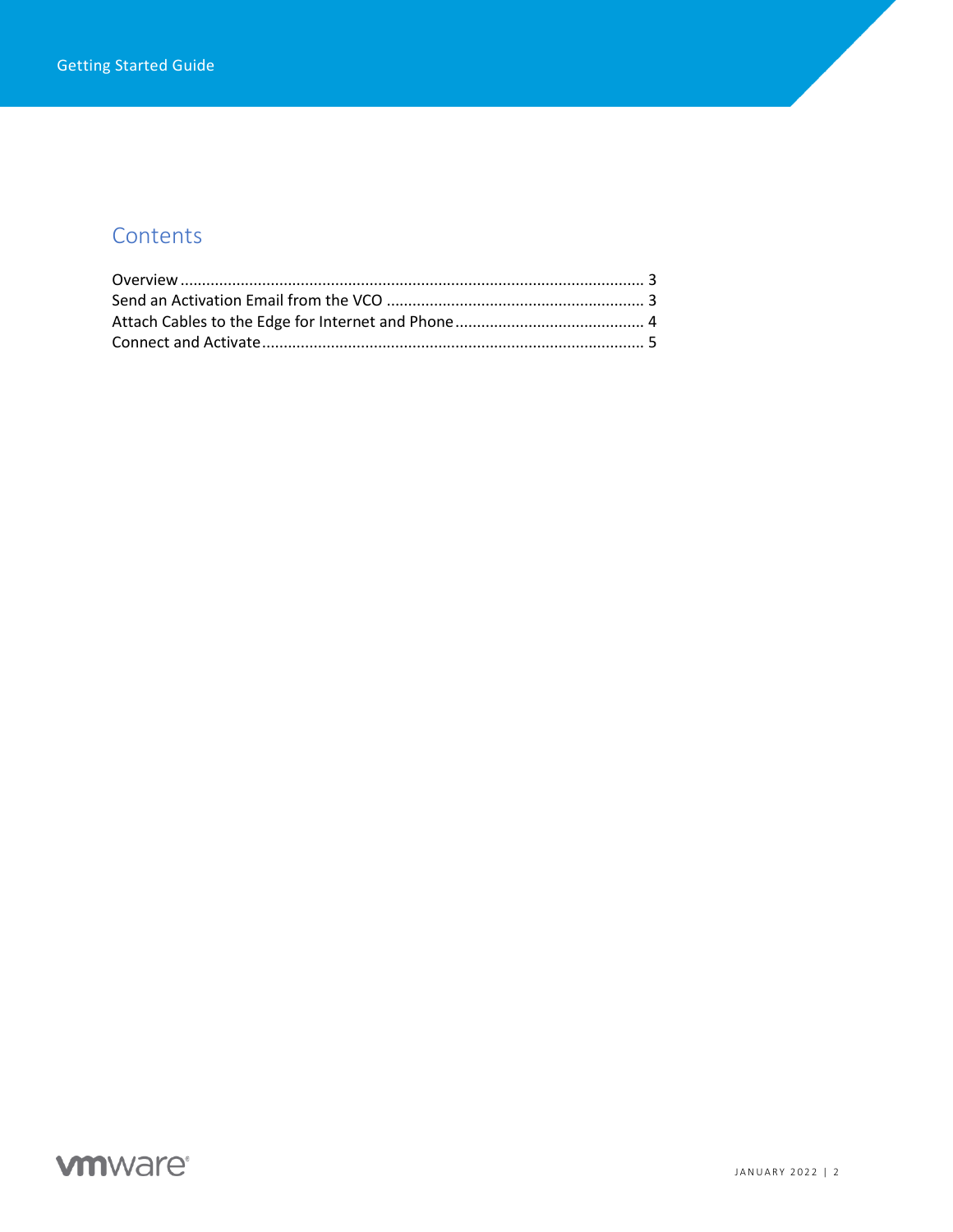#### <span id="page-2-0"></span>Overview

There are multiple ways to activate a VMware SD-WAN Edge. VMware recommends our customers to use the Zero Touch Provisioning *push* activation whenever possible. Alternatively, our customers also have the *pull* activation option, which can be done manually by using either the Edge's built-in Wi-Fi or an Ethernet LAN connection. For pull activation, an activation code is generated from VCO and sent through email. (Details can be found in the "Activate Edges" section of VMware SD-WAN Administration [Guide.](https://docs.vmware.com/en/VMware-SD-WAN/3.3/VMware-SD-WAN-by-VeloCloud-Administration-Guide/GUID-D09451A5-B44B-4703-92B5-AB9B0545E02F.html))

This specific document applies to the pull activation method using an Ethernet cable and an Android device. The example used in this document is an Edge 610 and a Samsung Galaxy S10+ smartphone. The procedure can be easily adapted for use with other Edge and phone models.

This document provides step-by-step instructions and is intended for anyone activating an Edge for the first time.

#### **Components**

- Android phone (this example uses a Samsung Galaxy S10+) with email access
- Ethernet adapter suitable for the phone (a USB-C to Ethernet connector in this example)
- Edge configuration completed on the SD-WAN VCO

#### <span id="page-2-1"></span>Send an Activation Email from the VCO

After the Edge configuration is complete, navigate to Configure, Edges, Edge Overview tab, then "Send Activation Email (blue button in the lower right of the figure below).

| Monitor                           |                                                      | This Edge has been provisioned with activation key 8LEC-YTE9-TEXN-UQSQ                         |               |                                              |
|-----------------------------------|------------------------------------------------------|------------------------------------------------------------------------------------------------|---------------|----------------------------------------------|
| Configure                         |                                                      |                                                                                                |               |                                              |
| <b>A</b> Edges<br><b>Profiles</b> | Edgeo ><br><b>Test_VCE</b> (Pending)                 |                                                                                                |               | 3<br>Save Changes                            |
| <b>Object Groups</b>              | $\blacktriangleright$ Device<br><b>Edge Overview</b> | <b>Business Policy</b><br><b>C</b> Firewall                                                    |               |                                              |
| Segments                          |                                                      |                                                                                                |               |                                              |
| Overlay Flow Control              |                                                      |                                                                                                |               |                                              |
| Network Services                  | Properties                                           |                                                                                                |               |                                              |
| Alerts & Notifications            | $\ast$<br>Name                                       | <b>Test VCE</b>                                                                                | <b>Status</b> | Pending                                      |
| Customer                          | Description                                          |                                                                                                |               |                                              |
|                                   |                                                      |                                                                                                | Serial        | Ex: VC00000490                               |
| <b>Test &amp; Troubleshoot</b>    |                                                      |                                                                                                | Number        | When specified, the Edge must                |
| Administration                    | Custom Info:                                         |                                                                                                |               | present this serial number on<br>activation. |
|                                   | Enable Pre-Notifications <sup>6</sup>                | M                                                                                              | Activation    | 8LEC-YTE9-TEXN-UOSO                          |
|                                   | Enable Alerts <sup>6</sup>                           |                                                                                                | Key           | expires in a month @                         |
|                                   | <b>Authentication Mode</b><br>License                | Certificate Acquire<br>PREMIUM   5 Gbps   North America, Europe Middle East and $\overline{ }$ |               | Send Activation Email                        |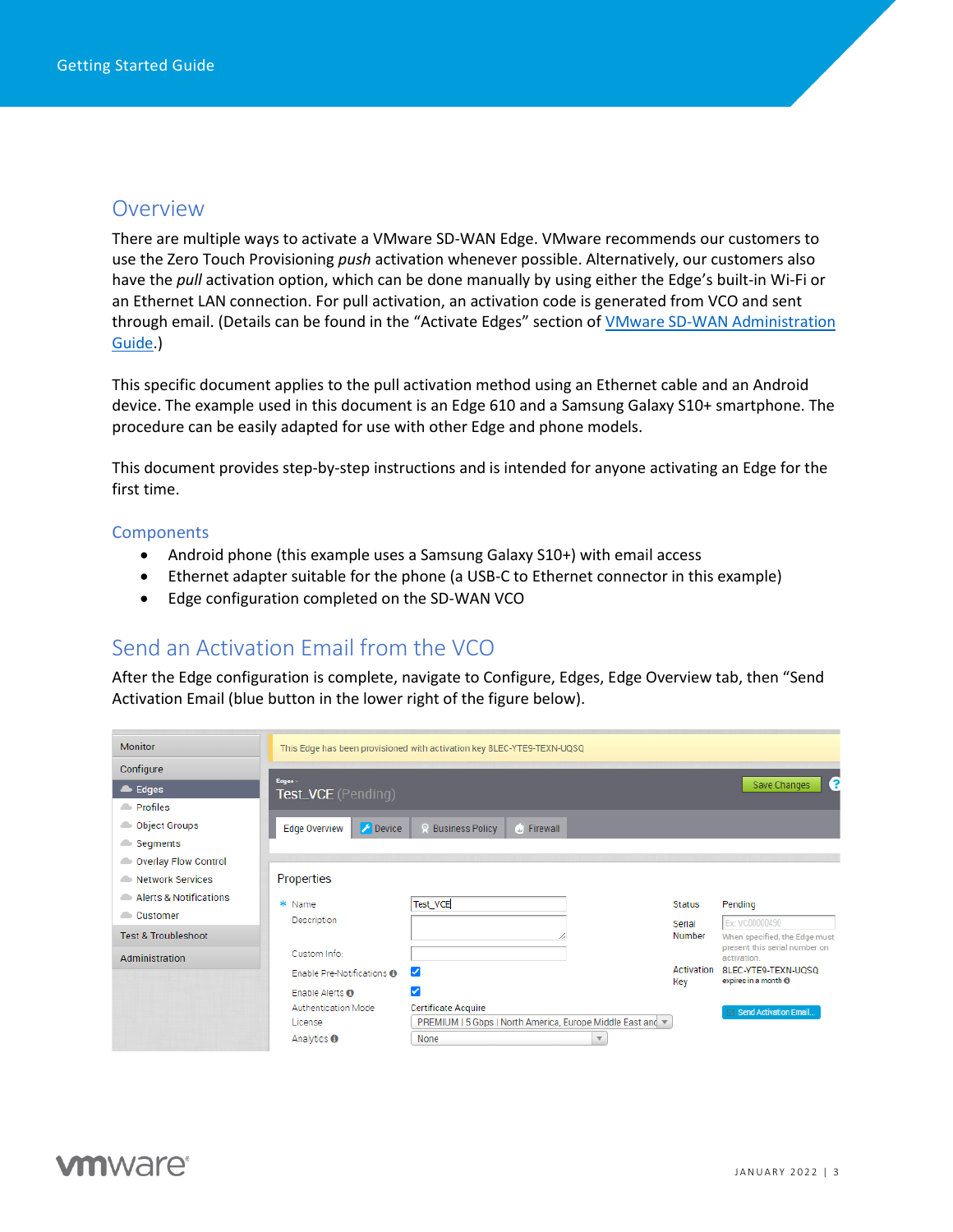Enter the email address for the person who will be activating the Edge in the pop-up that appears, then choose the "send" button:

| Edge<br>Recipients      | Test VCE<br>Site Contact                                                                                                                                                                                                                                                                                                                                                                                                                                                                                                     |
|-------------------------|------------------------------------------------------------------------------------------------------------------------------------------------------------------------------------------------------------------------------------------------------------------------------------------------------------------------------------------------------------------------------------------------------------------------------------------------------------------------------------------------------------------------------|
| * From<br>$*$ To<br>CC  | no-reply@sase.vmware.com<br>remote hands@sp.com                                                                                                                                                                                                                                                                                                                                                                                                                                                                              |
| Subject<br>Message Body | Edge Activation                                                                                                                                                                                                                                                                                                                                                                                                                                                                                                              |
| elocloud.net            | To activate your Edge, please follow these steps:<br>1. Connect your device to power and any Internet cables or USB modems.<br>2. Find and connect to the Wi-Fi network that looks like "velocloud-" followed by 3<br>more letters/numbers (e.g. "velocloud-01c"), and use "vcsecret" as the password.<br>If your device does not have Wi-Fi, connect to it using an Ethernet cable.<br>3. Click the following link to activate your edge<br>http://192.168.2.1/?activation_key=8LEC-YTE9-TEXN-UQSQ&custom_vco=vco12-usvi1.v |
|                         | If you experience any difficulty, please contact your IT admin.                                                                                                                                                                                                                                                                                                                                                                                                                                                              |
|                         |                                                                                                                                                                                                                                                                                                                                                                                                                                                                                                                              |

#### <span id="page-3-0"></span>Attach Cables to the Edge for Internet and Phone

- 1) Power up the Edge.
- 2) Connect an Ethernet adapter to your phone and connect the Edge's LAN port to the Ethernet Adapter. In this example, we use the GE3 port on the 610. Please check documentation for the model that you are installing to determine the correct port since this may vary by model.
- 3) Connect an Ethernet adapter to your phone and connect the Edge's LAN port to the Ethernet Adapter. In this example, we connect to the GE1 port on the 610. Please check the documentation for the model that you are installing to determine the correct port since this may vary by model.

Note: The Edge is configured by default to acquire a DHCP IP address from the ISP on the WAN (uplink). The Edge will also assign a DHCP address to the phone connected to the LAN port. When the WAN connection is fully operational, the cloud LED on the front of the Edge would be solid green.

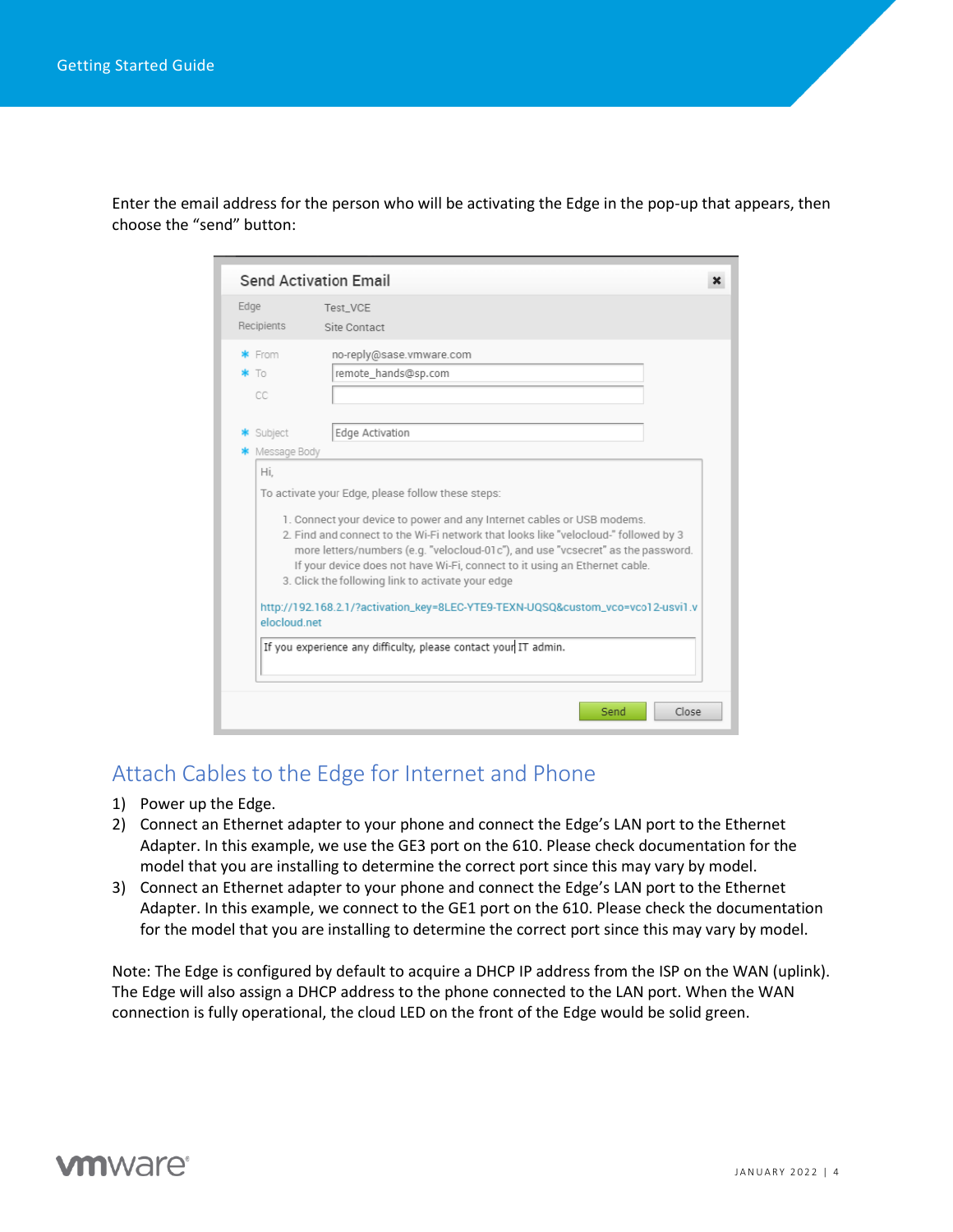

### <span id="page-4-0"></span>Connect and Activate

Open the activation email from your phone and click the activation link at the bottom to activate your Edge:



**vm**ware<sup>®</sup>